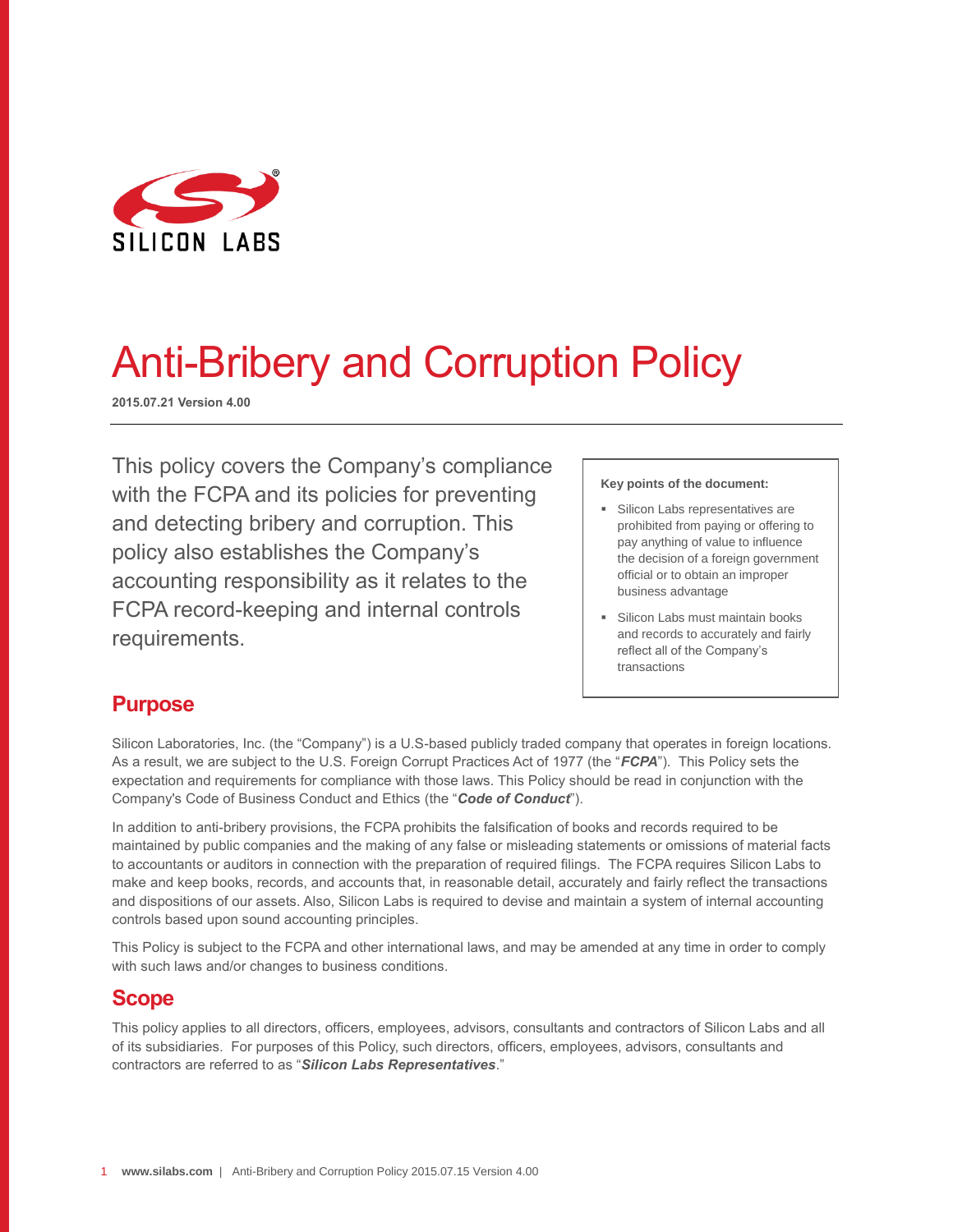

## **Policy Overview**

#### **Prohibited Payments**

In compliance with the FCPA, Silicon Labs Representatives are prohibited from paying, offering to pay, promising to pay, or authorizing the payment of money or anything of value to a foreign official in order to influence any act or decision of the foreign official in his or her official capacity or to secure any other improper advantage in order to obtain or return business.

#### **Recordkeeping/Accounting Requirements**

The FCPA requires that Silicon Labs maintain books and records that, in reasonable detail, accurately and fairly reflect all Company transactions and dispositions of Company assets. Accordingly, all transactions must:

- Be executed in accordance with management's authorization;
- Be recorded in a manner that permits the preparation of financial statements in accordance with applicable; standards (notably Generally Accepted Accounting Principles);
- Maintain accountability of assets; and
- **Be recorded in accounts that are reconciled to underlying detail at reasonable intervals.**

## **Consequences of Violations**

Violations of the FCPA can result in severe penalties, including fines and imprisonment, to Silicon Labs, its directors, officers and employees. Violations of the accounting provisions of the FCPA can result in fines of up to \$5,000,000 and up to 20 years imprisonment for individuals, and fines of up to \$25,000,000 for the Company. Violations of the anti-bribery provisions of the FCPA can result in fines of up to \$250,000 and 5 years of imprisonment for individuals, and fines of up \$2,000,000 per violation for the Company.

Any Silicon Labs Representative who violates the Company's Anti-Bribery and Corruptions Policy will be subject to discipline, including termination of that individual's relationship with the Company.

## **Responsibilities Related to Prohibited Payments**

#### **Employee Responsibilities**

All Silicon Labs Representatives are responsible for understanding and complying with the Policy as it relates to their jobs. Every Silicon Labs Representative has an obligation to:

- Be familiar with applicable aspects of the Policy and communicate them to subordinates
- Ask questions if the Policy or action required to take in a particular situation is unclear
- **Properly manage and monitor business activities conducted through third-parties**
- Be alert to indications or evidence of possible wrongdoing
- **Promptly report violations or suspected violations through appropriate channels**

The Company's managers have a particular responsibility to ensure that subordinates, including agents, receive proper training, and to monitor for compliance with the Policy.

#### **Additional Guidance**

Improper payments to foreign officials include cash bribes, kickbacks, excessive gifts or entertainment, or any other payment made or offered to obtain an undue business advantage. These payments should not be confused with reasonable and limited expenditures for gifts, business entertainment and other legitimate activities directly related to the conduct of Silicon Labs' business.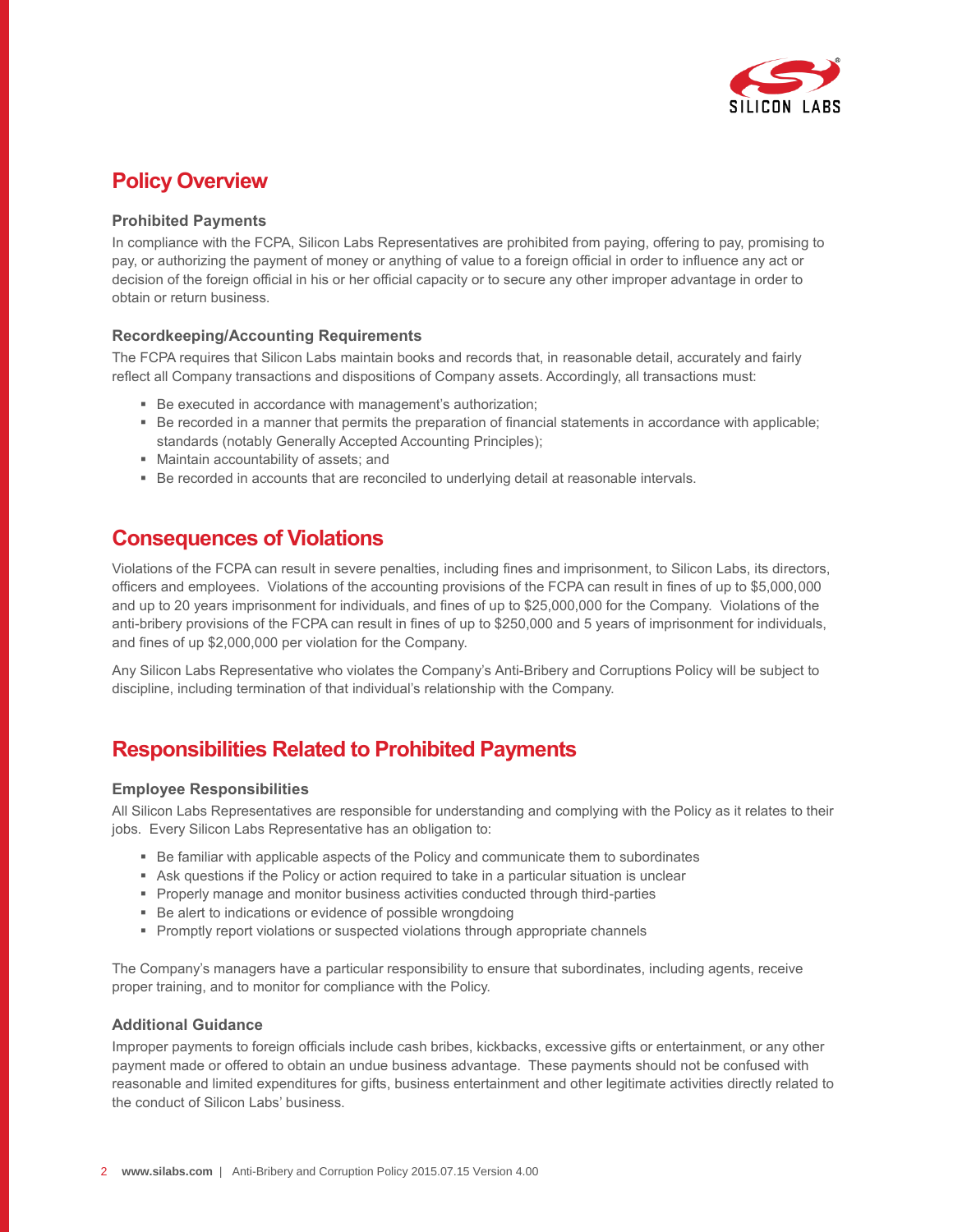

A foreign official is any person who exercises governmental authority, including their relatives. Foreign officials include elected representatives, government employees, employees of government-owned or controlled enterprises, and private citizens who act in an official capacity.

Additional guidance concerning permissible expenditures is available on [Connect.](https://connect.silabs.com/Policies/Additional%20Guidance%20for%20FCPA%20Compliance.pdf)on the Legal page.

## **Responsibilities Related to Accounting and Recordkeeping**

The Company requires that all of its "books and records" and internal controls are implemented and maintained in such a way that FCPA standards are met. The standard imposed by the FCPA for the books and records and internal controls requirements is "reasonableness." Silicon Labs is required to provide "reasonable detail" in its transaction records, and to maintain a system of internal accounting controls that provides "reasonable assurance" that transactions and the disposition of assets are properly recorded. The terms 'reasonable assurances' and 'reasonable detail' mean such level of detail and degree of assurance as would satisfy prudent officials in the conduct of their own affairs.

#### **Books and Records**

Silicon Labs is required to make and keep books, records, and accounts that, in reasonable detail, accurately and fairly reflect the transactions and dispositions of the assets of the issuer. This includes ensuring all journal entries and account reconciliations are properly supported and are maintained in accordance with their respective policies. For example:

- Copies of vendor invoices must be maintained in sufficient detail including the name of the vendor, a specific description of the services and/or products (including quantities) provided, and prices charged to the Company.
- Details of all payments to both internal and external parties must be maintained such that who was paid and the nature of the transaction is easily identifiable and supportable.
- Employee expense reimbursement requests shall comply with the Employee Expense Reimbursement Policy.
- Monies received by the Company must be properly supported by an invoice, contract, or other written documentation detailing who the payment was received from and why they were paying us.

#### **Accounting Policies**

All accounting policies must be complied with to ensure transactions are in accordance with applicable accounting standards. General Ledger Accounts as well as cost centers should be used in a consistent basis in accordance with the corresponding definition documents.

#### **Internal Accounting Controls**

Silicon Labs must devise and maintain a system of internal accounting controls sufficient to provide reasonable assurances that:

- Transactions are executed in accordance with management's general or specific authorization.
- Transactions are recorded as necessary to permit preparation of financial statements in conformity with generally accepted accounting principles or any other criteria applicable to such statements, and to maintain accountability for assets.
- Access to assets is permitted only in accordance with management's general or specific authorization.
- The recorded accountability for assets is compared with the existing assets at reasonable intervals and appropriate action is taken with respect to any differences.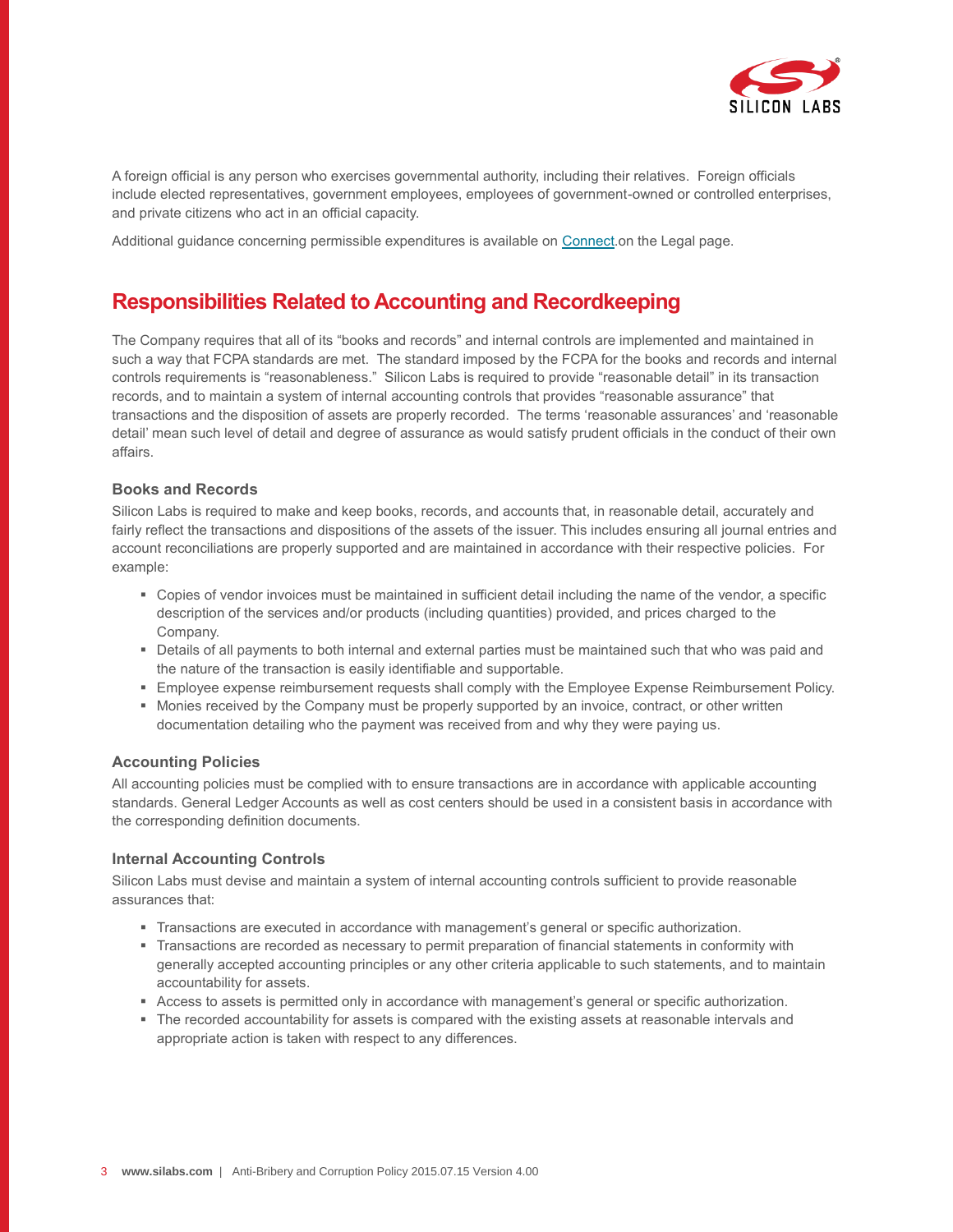

## **Signature Authority Matrix**

Silicon Labs has adopted a Signature Authority Matrix. It is the responsibility of the members of the Finance Department to ensure compliance with this matrix. Exceptions to the Signature Authority Matrix require written approval.

Silicon Labs has also adopted SOX controls (specifically Processing Disbursements, Purchasing, and Cash Management) to ensure that transactions are properly recorded, as well as to safeguard assets. It is the responsibility of the Finance Department to ensure compliance with these controls regardless of the materiality. It is not necessary that the inaccurately recorded transaction in question be material under the federal securities laws for it to be an FCPA violation.

# **Prohibited Activities**

| <b>Unacceptable Accounting</b>                                                                                                                                                                                                                                   | <b>Accounting Guidance</b>                                                                                                |
|------------------------------------------------------------------------------------------------------------------------------------------------------------------------------------------------------------------------------------------------------------------|---------------------------------------------------------------------------------------------------------------------------|
| Records that fail to record improper transactions (i.e.,<br>a bribe or kickback that is off-the-books);                                                                                                                                                          | All transactions by the Company must be accurately<br>recorded and sufficient detail must be maintained.                  |
| Records that are falsified to disguise aspects of an<br>improper transaction otherwise recorded correctly                                                                                                                                                        | Records should never be falsified or disquised to hide<br>the nature of the transaction regardless of the<br>transaction. |
| Records that correctly identify the quantitative aspect<br>of a transaction but fail to record the qualitative aspect<br>that would have revealed the illegality/impropriety.<br>such as the true purpose of a particular payment to an<br>agent or distributor. | Detailed records to support transaction should include<br>both quantitative and qualitative aspects.                      |

Under no circumstances should any members of the Finance Department record a transaction that is not properly supported, omit the recording of a Silicon Labs transaction for any reason, or fail to document both quantitative and qualitative aspects of such transactions.

# **Reporting**

#### **Reporting Possible Violations of Ethical or FCPA Policies**

Any Silicon Labs Representative who has reason to believe that a violation of this Policy has occurred, or may occur, must promptly report this information to his or her supervisor, the next level of supervision, or to the Office of the General Counsel. Alternatively, information may be reported in confidence by filing an online report with EthicsPoint.



EthicsPoint may be accessed by clicking [here.](https://secure.ethicspoint.com/domain/en/report_custom.asp?clientid=2116)

Retaliation in any form against an employee who has, in good faith, reported a violation or possible violation of this Policy is strictly prohibited.